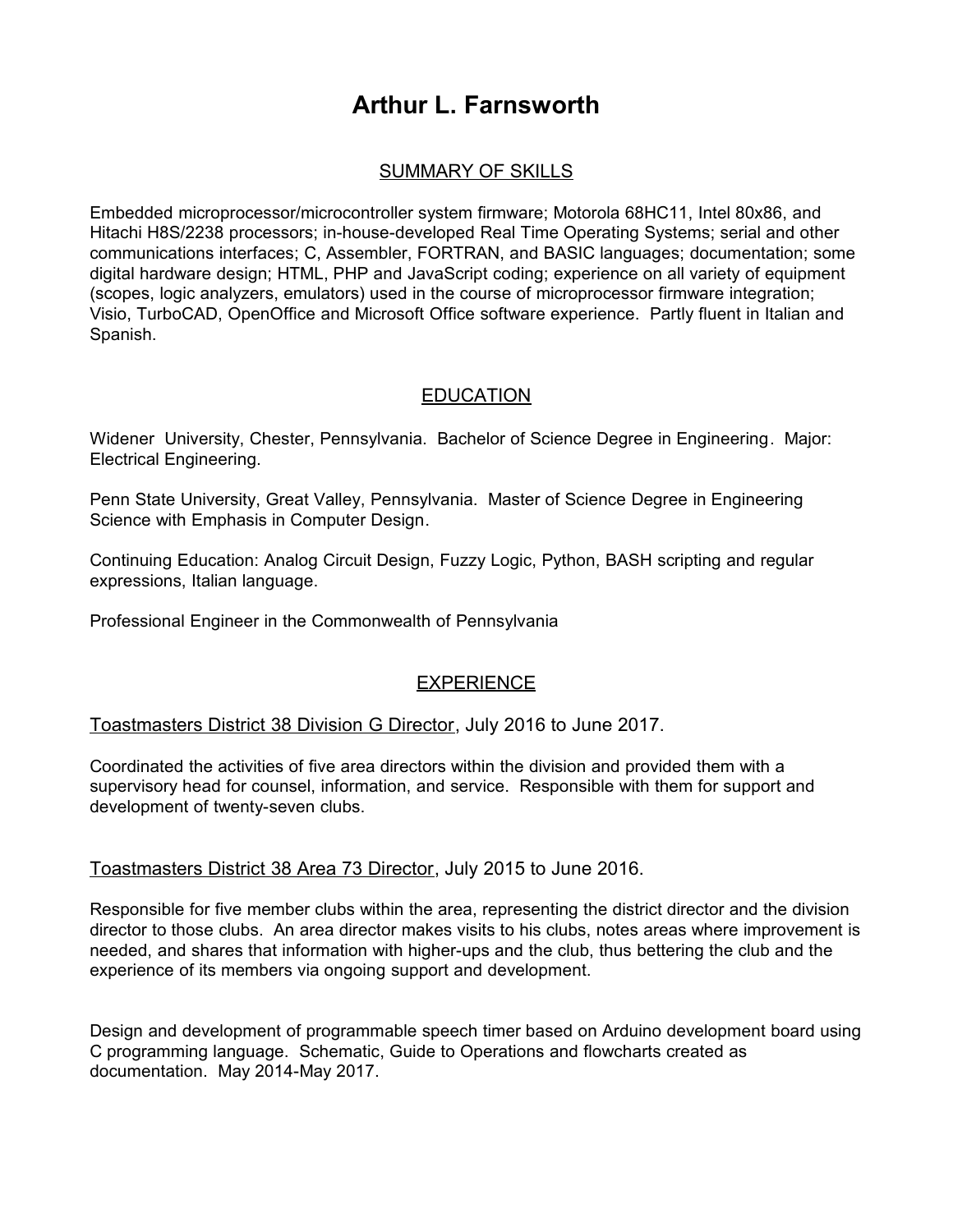Independent Contractor through Farnsworth Engineering Services, February 1999 to present.

Fairton F.C.I.: Coauthored two vendor request bids for water treatment plant and pump house projects. Responsible for operation of and improvements to power house tool room, including daily check in/out activities and tool maintenance. Improvements: designed and implemented improved tool storage and identification methods including custom shelving and shadow boarding. Instrumental in shop-wide inventory updates. Trained in proper operation of boiler room, which includes three hot water boilers and circulation pumps for hot water; and chillers, circulation pumps and a cooling tower for cold water-based air cooling. Assisted in pump maintenance, boiler interior patching, water treatment plant maintenance. Assisted in upkeep of diesel fueled backup electrical generators, including replacement of day fuel storage tanks. Assisted in upkeep of processorcontrolled water treatment system, chlorine analyzer and PH sensor. May 2007 to April 2009.

Cell Phone Express/Point Pleasant Sales: Hired to provide customer database for cellular phone retail store, and stayed on to assist in retail sales and service, customer support, and marketing. Business switched in 2005 from retail store to Internet, and responsibilities changed to designing HTML code for business Web site and eBay advertisements. Summer 2004 to Spring 2006.

Gimpel Software: Acted as engineering technical support person for the popular pc-lint program, reviewing customer feedback and deriving the code changes needed to implement fixes. pc-lint is a very large C-language program. June, July 2003.

Optium Corporation: C and assembly language code design/development/test/integration for optical transponder project based on Hitachi H8S/2238 microprocessor. Specific processing coded: FLASH memory interface, interrupt-driven asynchronous communications, table-driven command parser. October 2001 to January 2002.

GAI-Tronics Corporation: Designed Motorola 68HC711E9/D3 assembly language firmware for two processor modules that are part of an industrial public address system alarm management device. Real-time operating system enhancements since previous projects. RS-485 communications interface with system controller. Design documentation provided. August 2000 to February 2001.

Uniphase Telecommunications Products: Developed synchronous serial interface firmware and protocol for communication between dual-processor (Motorola 68HC711E9 and 68HC11K4) fiber amplifier rack-mount product. Performed I.C.E. testing, integrated with rack controller, and wrote interface document. September 1999 to November 1999.

Marconi Aerospace (formerly AEL): Update of the Band 9/10 Test Requirements Documents that I wrote for AEL in 1996 (see Band 9/10 description below). Also updated TRD that is used for the entire transmitter. February 1999 to July 1999.

Independent Contractor, February 1997 to June 1998.

Uniphase Telecommunications Products: Direct contract with UTP to perform firmware and hardware upgrades necessary to add proprietary communications protocol used with new RS-485 interface. June 1998.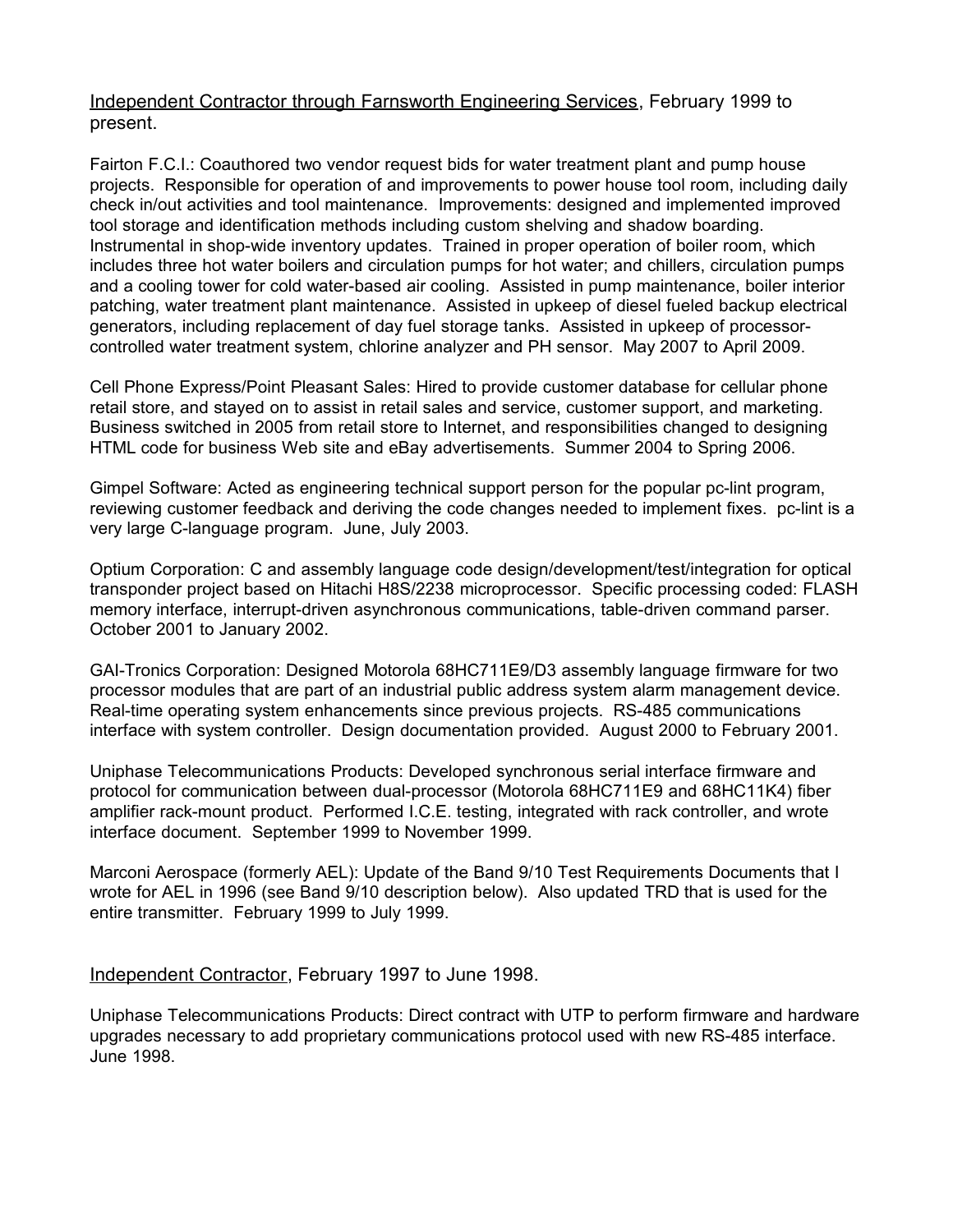ATx Telecom Systems: When the Optical Communications Division of AEL was sold to ATx Telecom Systems, I directly contracted with them to continue work on the optical transmitter. Responsible for redesign of microcontroller (Motorola MC68HC11-based) and display cards, developing schematics (OrCAD), and overhauling firmware (assembly language) and producing owner's manual. Additions to system included LCD, three new communications interfaces, enhanced LASER interface. February 1997 to February 1998.

Staff Consultant, AEL Industries, Inc., Montgomeryville, Pa. May 1985 to February 1997.

Optical Transmitter: Inherited firmware duties for an optical transmitter for CATV applications that is controlled by an embedded 68HC11 controller. Responsible for overhauling assembly-language code to make user interface improvements and fix feedback loop algorithm. Also lead effort to update processor card design to add new RS-485 communications option.

Band 9/10: Wrote Test Requirements Documents that define fault isolation techniques to be used to find faults on digital, servo/analog, and power supply circuit cards by analyzing schematics and interfacing with design engineers.

MANPADS-Q Receiver: Assisted in system design and handled entire software effort. System is a low-cost ruggedized commercial-design receiver to provide aircraft detection data to ground personnel. System software, written in 80x86 assembly language and C, performs signal sampling via A/D converter and signal processing to extract emitters from raw data, and displays threats on a polar display on a laptop computer. Signal collection software is real time, with much processing handled on an interrupt basis.

Piranha II Receiver: Designed and developed software and firmware for a communications receiver and jammer using an 80186 embedded processor. System is controlled by a laptop PC communicating with the embedded processor over an RS-232 link. Laptop software written in Microsoft Quick-BASIC and 8088 assembly language. Embedded controller firmware written in Intel C and 80186 assembly language. Firmware performs real-time signal processing, antenna/receiver control, and presents signal data to the operator via uploads to the laptop. Processor connected to other equipment via parallel drivers (8255).

Ground Jammer Training Set: Designed and developed FORTRAN software to perform fault isolation on a RADAR training system based on the DEC PDP-11/23+ minicomputer. Upgraded the 8080-based embedded device controllers to a newer 80186-based design. This effort involved FORTRAN and assembly language firmware design, coding, and integration. Intel's I<sup>2</sup>ICE emulation system and iPAT performance analyzer used for integration. Acted as system site support engineer by assisting in solving problems after delivery. Heavy involvement with military documentation and specifications.

Time Multiplexed Digital Receiver: Responsible for entire software effort for a receiver that tracks frequency-hopping communications systems. System controller is 80486-based PC. All signal processing and control software written in assembly language and C. Also wrote host controller software (C and assembly for 80386-based PC) that handles all operator interfacing, which includes a polar signal display, operator entry of system parameters, mode control, etc.

Automatic Test Station: Developed software package, written in Microsoft QuickBASIC, to run tests on IBM PC-based system utilizing IEEE-488, RS-232, and parallel I/O interfaces. Package provides tool set to generate and execute tests. Generated all documentation.